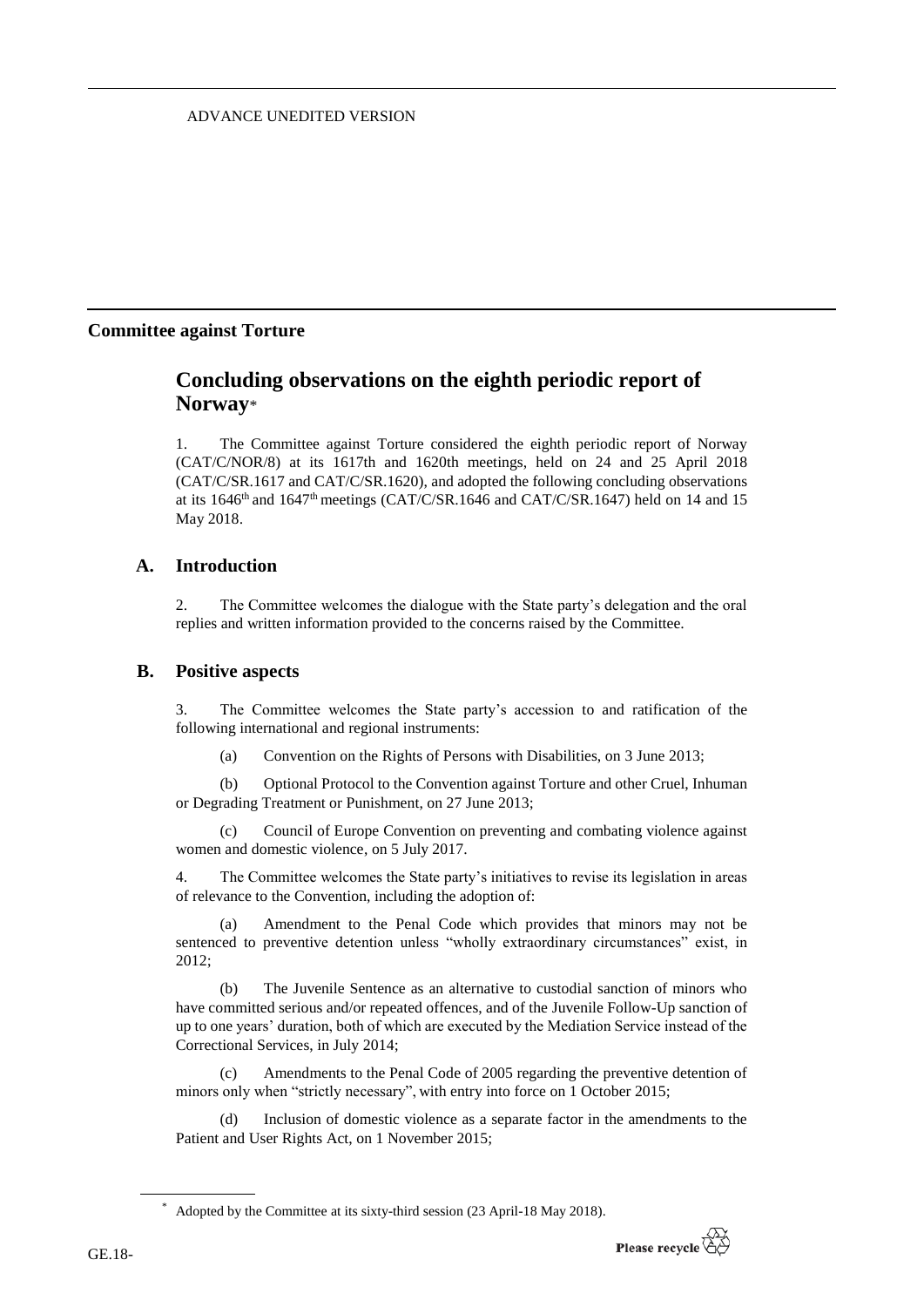(e) Amendments to the Mental Health Care Act extending the right of patients with psychosocial disabilities to make decisions concerning their own health, and providing them with five hours of free legal aid regarding complaints about treatment carried out without their consent, in 2017.

5. The Committee also welcomes the initiatives of the State party to amend its policies, programmes and administrative measures to give effect to the Convention, including the:

(a) Establishment of a new National Human Rights Institution (NIM) by Act No. 33 on Norway's National Human Rights Institution (the NIM Act), on 22 May 2015;

(b) Designation of the Parliamentary Ombudsman as the National Preventive Mechanism against Torture and Inhuman Treatment (NPM) under the Optional Protocol to the Convention and the creation of an autonomous NPM in the Ombudsman's office, in June 2013;

(c) Presentation of a white paper on violence against women and domestic violence after the adoption of a new national action plan with 45 measures for the period 2014-2017, in March 2013, the launching of a five-year research programme on domestic violence, and the establishment of a new funding scheme for measures to prevent and combat domestic violence by the Ministry of Justice and Public Security, in 2014;

Launching by the Government of a new action plan regarding violence against children entitled "A good childhood lasts a lifetime" comprising 43 measures, in November 2015; and of a new plan to combat domestic violence and strengthen the care of children exposed to violence and sexual abuse by the Parliament, in October 2016;

(e) The launching by the Government of a new web portal on domestic violence and rape, and the publication by the Director of Public Prosecutions of the report on the quality of police investigations in rape cases, in 2016;

(f) Appointment by the Government of an official legislative committee to conduct an overall review of the regulation of coercion in health and care services, including electro-convulsive therapy (ECT), in light of Norway's international human rights obligations, in June 2016.

## **C. Principal subjects of concern and recommendations**

### **Pending follow-up questions from the previous reporting cycle**

6. In paragraph 28 of its previous concluding observations (see CAT/C/NOR/CO/6-7), the Committee requested Norway to provide further information regarding areas of particular concern identified by the Committee in paragraph 11 on solitary confinement; in paragraph 15 on the detention of foreigners; in paragraph 16 on the legal safeguards afforded to asylum seekers and foreign nationals pending expulsion; and in paragraph 22 on unaccompanied minors missing from asylum centres. The Committee expresses its appreciation for the State party's follow-up response on those matters and the substantive information provided on 22 November 2013 (CAT/C/NOR/CO/6-7/Add.1). In view of that information, the Committee considers that the recommendations included in paragraphs 11, 15, 16 and 22 mentioned above have been partially implemented (see paras. 17, 18, 25, 26, 27 and 28).

#### **Definition of torture**

7. The Committee remains concerned that the definition of torture in the Penal Code is not in full compliance with article 1 of the Convention since it does not include a reference to "discrimination of any kind" but continues to enumerate acts based on some specific forms of discrimination (art. 1).

8. **While taking note of the State party's explanation, the Committee invites the State party to reconsider amending its current definition of torture in domestic legislation, in order to align it fully with the definition contained in article 1 of the Convention. The Committee draws the State party's attention to its general comment No. 2 (2007) on the implementation of article 2, in which it states that serious**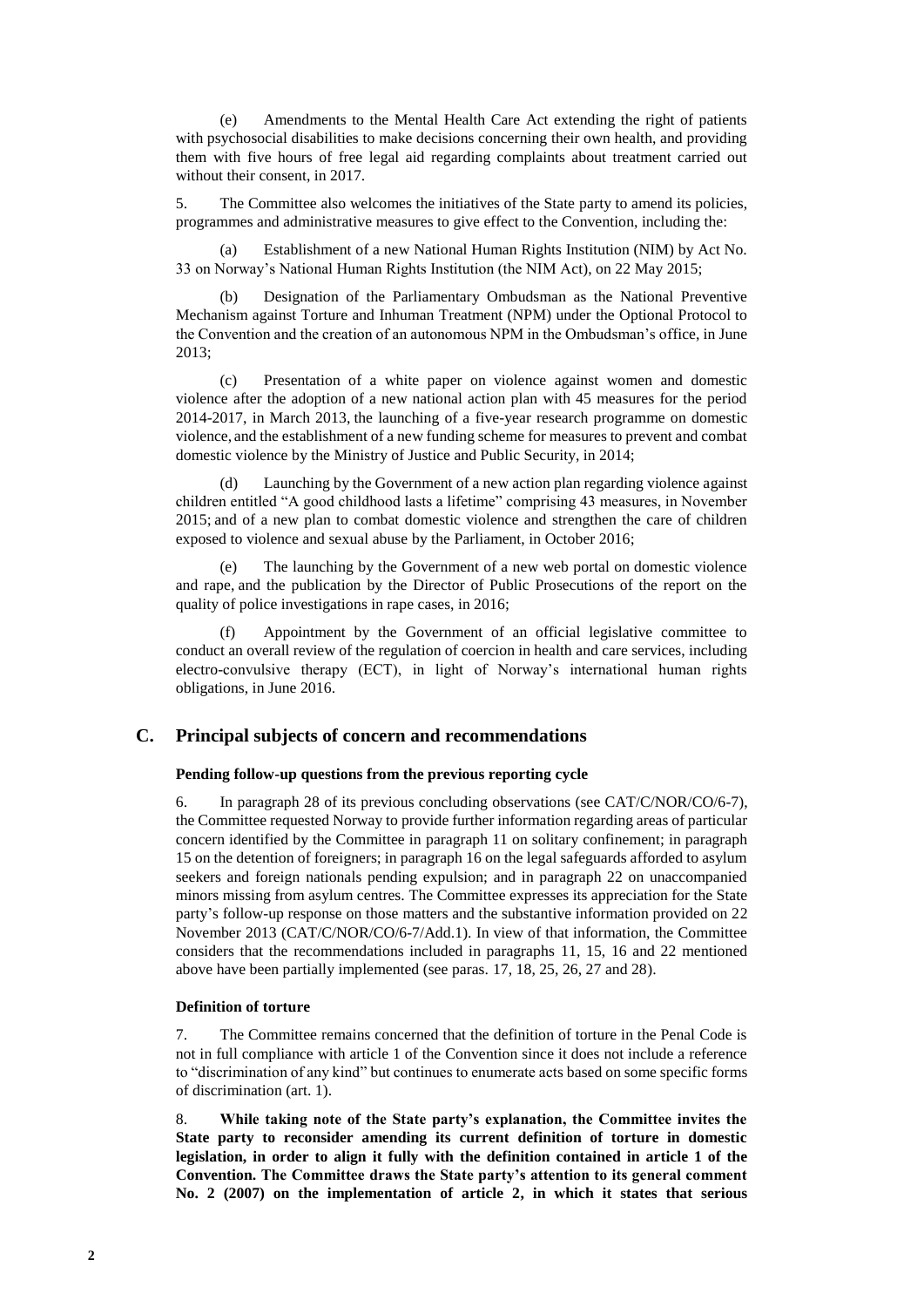**discrepancies between the Convention's definition and that incorporated into domestic law create actual or potential loopholes for impunity.**

## **Incorporation of torture into domestic legislation**

9. The Committee regrets that the State party continues to maintain its position regarding the specific incorporation of the provisions of the Convention into domestic law (art. 2).

10. **The Committee reiterates its recommendation (see CAT/C/NOR/CO/6-7, para. 6) that the State party further consider incorporating all provisions of the convention into domestic law in order to allow the Convention to be directly invoked in court.**

## **Fundamental legal safeguards**

11. The Committee is concerned that persons deprived of their liberty in police detention facilities, in particular pre-trial detainees, may not enjoy all fundamental legal safeguards from the very outset of their detention such as being informed of their rights, about the possibility to lodge complaints regarding their treatment and conditions of detention, with regard to the actual complaints procedure as well as access to means-tested legal aid (arts. 2, 11, 12, 13 and 16).

12. **The State party should ensure that all persons deprived of their liberty are afforded in law and in practice all fundamental legal safeguards from the very outset of their detention, in accordance with international standards, including being informed of their rights, receiving at their request a medical examination preferably by a doctor of their own choice, having access to a lawyer or free legal aid in all cases required by the interests of justice, particularly during investigation and questioning, being informed of their right to lodge complaints and about the actual complaints procedure, and to be brought before a judge within 48 hours of their apprehension.**

## **Prolonged detention in police cells**

13. While noting the reduction in the number of breaches, the Committee reiterates its concern about the continued use of police detention cells for pre-trial detention beyond the 48-hour limit prescribed by law, and the 24-hour limit with regard to minors, which may lead to the isolation by default of detained persons owing to the lack of sufficient capacity in prisons for their accommodation. It is also concerned at conditions of detention in certain police facilities which do not meet international standards as was reported with regard to Bergen police headquarters where cells do not have windows, no personal hygiene products and use of showers is provided to inmates and no outdoor exercise exist (arts. 2, 11 and 16).

14. **The Committee reiterates its recommendation (CAT/C/NOR/CO/6-7, para. 10) that the State party should abolish the use of police detention cells beyond the 48-hour term required by law. It should implement rigorously the new guidelines concerning the use of police custody facilities drawn up in July 2015 by the National Police Directorate (POD) with a view to reduce to a minimum the number of persons who spend more than 48 hours in police custody after being arrested. Pre-trial detention of minors should be used as a measure of last resort, should follow clear guidelines and no children should be held in police facilities beyond the 24 hours without a court hearing, as prescribed by the Criminal Procedure Act, and alternative measures to police detention should be sought. The State party should expand or refurbish existing police station facilities with inadequate conditions and transfer all pre-trial detainees to prison facilities after the period prescribed by law.**

### **Isolation in pre-trial detention**

15. The Committee is concerned about the high incidence of systematic isolation, often not required for reasons relating to the investigation, during pre-trial detention in police cells, based on a high degree of discretionary assessment, which often cannot be legally challenged. This may amount to de facto solitary confinement and is the result of insufficient space in prison buildings and insufficient numbers of staff in regular detention facilities. The Committee is also concerned about the rate of suicides in pre-trial detention and about mental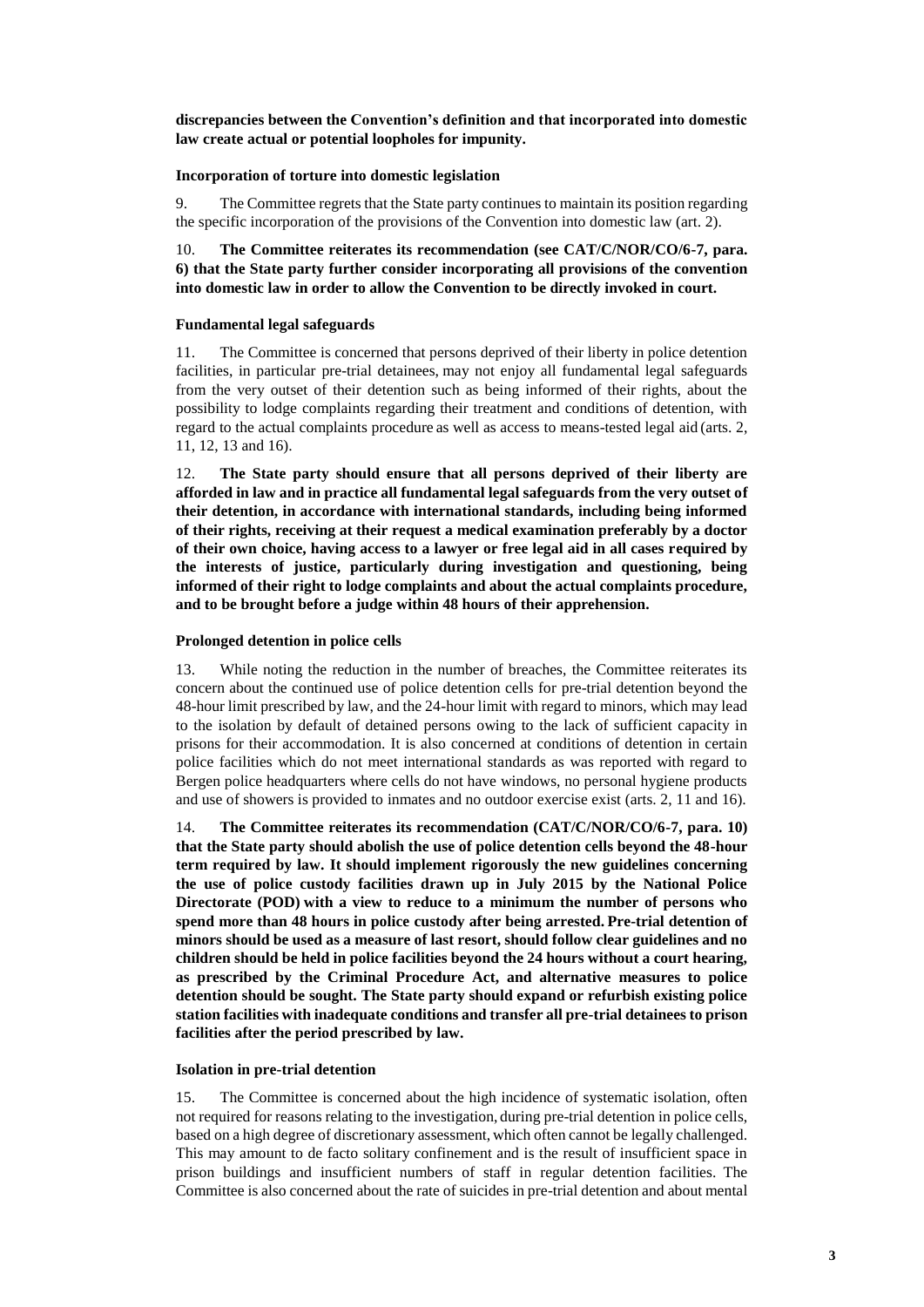and other health problems that may arise from the imposition of isolation and for which treatment may not always be provided (2, 11 and 16).

16. **The State party should adhere strictly to the 48-hour policy custody rule and ensure that pre-trial detainees are moved as soon as possible to prison facilities in order to avoid unnecessary isolation during their detention in police cells, which may amount to de facto solitary confinement and give rise to mental health problems. It should apply rigorous criteria for isolation and provide inmates with legal and procedural safeguards to address their situation in order to prevent discretionary assessments, as well as with adequate mental and other health care, in particular when subjected to isolation. The State party should ensure sufficient prison facilities and staff as well as adequate material conditions to address the needs of and accommodate all pre-trial detainees.**

#### **Solitary confinement**

17. The Committee is concerned:

(a) About the continued high rates of prolonged isolation and an increase in the number of registered cases of exclusion, isolation and "shielding" and similar restrictive regimes regarding remand and sentenced prisoners, which amounts to solitary confinement, and is due to a large extent to building conditions and staff shortages, including the report in the Bergens Tidende on 24 March 2018 that a detainee in Bergen city prison has been subject to isolation in a security cell for almost 1700 hours over the past two years (979 hours in 2016 and 700 hours in 2017);

(b) That conditions of de facto isolation that are similar to solitary confinement are not based on an individual administrative decision with a legal basis for exclusion and can therefore not be challenged or appealed;

(c) About the absence of set maximum number of days a prisoner can be kept in full exclusion, and that the amendments to the Execution of Sentences Act whereby isolation can no longer be used as a disciplinary measure against minors and that isolation as a preventive measure must be limited to a maximum of seven days have not yet entered into force;

(d) That the legal basis for the use and length of solitary confinement continues to be insufficiently precise and may result from discretionary decisions not respecting the principles of proportionality , which prevent the possibility of administrative or judicial supervision and can amount to violations of the Convention (arts. 2, 11, 12, 13, 14 and 16).

18. **The Committee reiterates its recommendation (CAT/C/NOR/CO/6-7, para. 11) that the State party ensure full conformity with the Convention and the United Nations Standard Minimum Rules for the Treatment of Prisoners (the Nelson Mandela Rules) adopted in 2015, and should:**

Implement effectively the revised guidelines enacted by the Government **in March 2017 that lay down detailed criteria on the use of solitary confinement and ensure that issues relating to infrastructure and staffing are not used as grounds for exclusion**;

(b) **Reduce the use of solitary confinement to situations that are strictly necessary and amend the legislative framework in order to limit the use of solitary confinement to exceptional circumstances;**

(c) **Ensure that persons subjected to solitary confinement are attended to by medical staff on a daily basis, that their isolation is discontinued if it is found to adversely affect their health, that they enjoy procedural safeguards, have the right to file complaints and to submit their case to judicial review;**

(d) **Evaluate and assess the effects of the practice of isolation or full exclusion on the mental and physical health of prisoners in order to reduce them and use alternative and less intrusive measures whenever possible;**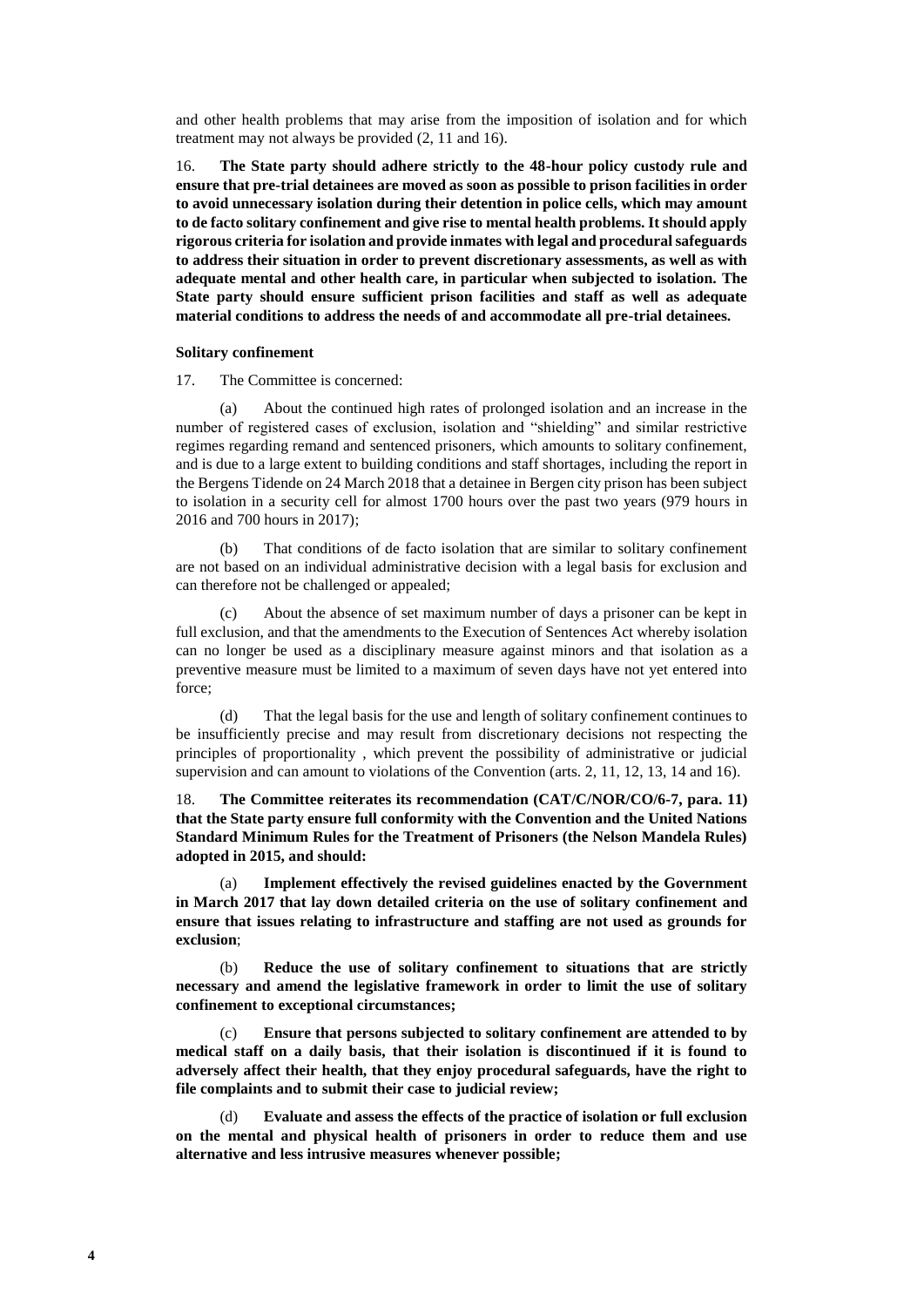(e) **Ensure that de facto isolation of prisoners which is similar to solitary confinement such as full exclusion is based on policy, law and guidelines and set a maximum number of days a prisoner can remain in full exclusion;**

(f) **Provide prisoners with information about their legal rights and extend the deadline for the administrative appeal of prisoners regarding their exclusion or solitary confinement beyond the current 48 hours;**

(g) **Review the existing mechanisms of control and legal remedies, provide detailed statistics on the use of isolation and full exclusion from human contact, provide them to the Committee and make them public;**

(h) **Exempt from and not apply the administration ABE-reform, which has imposed annual budget cuts for all governmental entities since 2014 as a measure to contribute to the Government's de-bureaucratization and efficiency reform, to all places where persons are deprived of their liberty in the State party in order that insufficient building capacities and conditions and insufficient numbers of staff do not jeopardize the health and lives of persons deprived of their liberty.**

### **Mental health care for prisoners**

19. The Committee is concerned about information that a very high percentage of prisoners have mental health problems and are not always provided with appropriate psychiatric health care. It remains concerned at the severe insufficiency of mental health care services and of the capacities of in-patient psychiatric wards to accommodate prisoners with serious mental illnesses, which often results in their placement in isolation, including security cells, that leads to a further deterioration of their health. It is particularly concerned at the reported absence of adequate health care for persons with symptoms of severe mental illness in Ila, Ullersmo and Alna prisons (arts. 2, 11, 12, 13, 14 and 16).

20. **The Committee reiterates its recommendation (CAT/C/NOR/CO/6-7, para. 13) that the State party take all measures to ensure that prisoners with psychosocial disabilities and serious mental health problems receive adequate mental health care, by increasing the capacity of in-patient psychiatric wards, including the security departments, and providing full access to mental health care services within all prison facilities. It should abolish the use of full isolation of persons with mental and psychosocial disabilities, in particular when their condition would be exacerbated by such measures.**

#### **Use of coercive measures in psychiatric health care**

21. While taking note of the amendments to the Mental Health Care Act in 2017 and the appointment of a legislation committee to assess the use of coercive measures in health and care service scheduled to report to the Government in June 2019, the Committee is concerned:

(a) About the continued widespread use in psychiatric and mental health institutions of restraints and other coercive methods, including involuntary electroconvulsive therapy (ECT), with risk of lasting and irreversible adverse physical and mental consequences, such as the involuntary administration of neuroleptic drugs and other psychotropic medication;

(b) About the weak procedural safeguards for patients and lack of recourse to less intrusive measures as a first resort in order to protect patients undergoing treatment without consent, in particular ECT; as well as insufficient information and possibilities for patients to lodge complaints against their treatment as well as fear of retribution if they do so;

(c) About the lack of clarity on the frequency and circumstances surrounding the use of coercive electroconvulsive treatment in different mental health care institutions and the existence of geographical differences in the use of involuntary measures as well as the absence of formal registration of involuntary forms of treatment and the notification of patients about it in writing;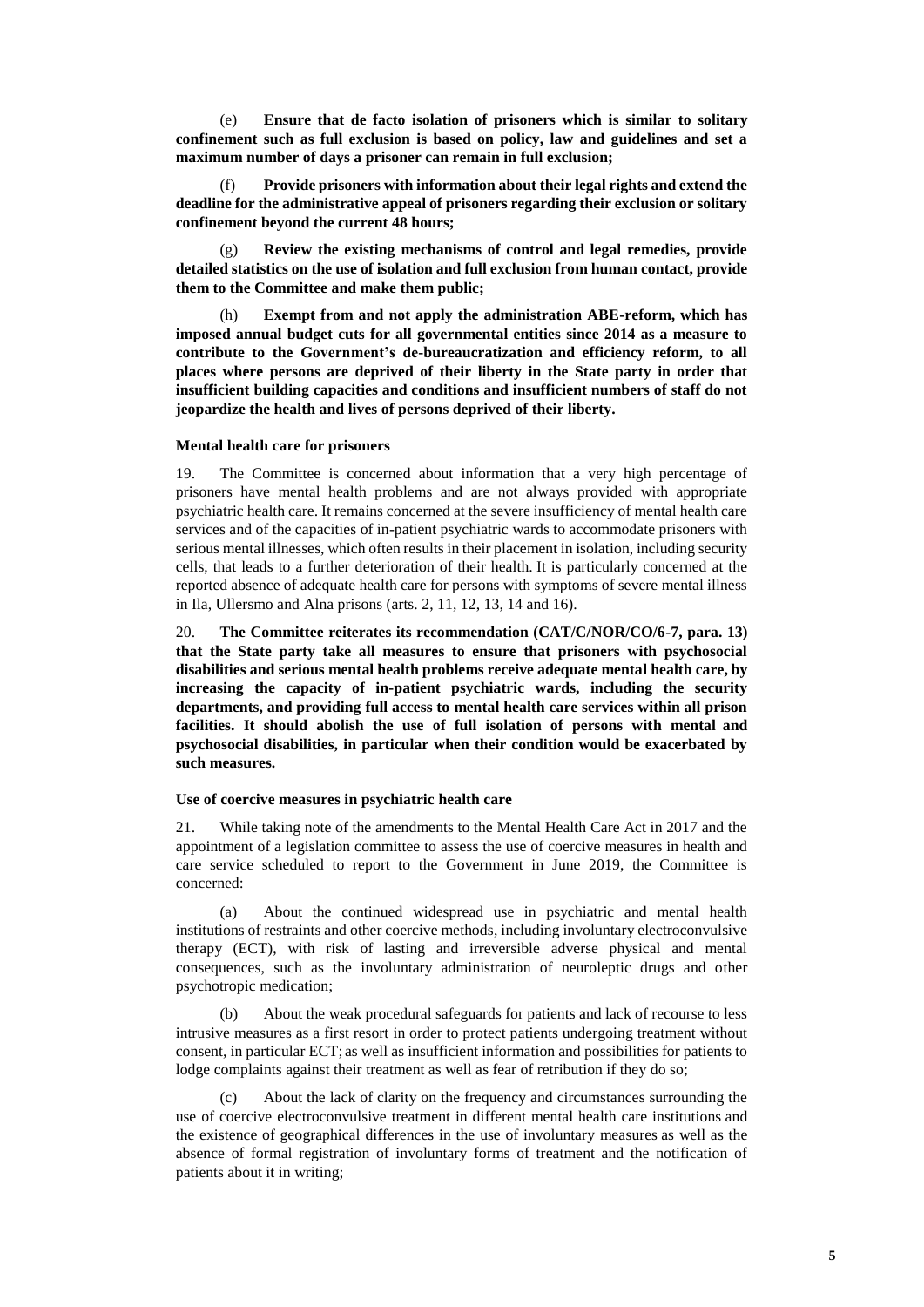(d) That involuntary administration of electroconvulsive treatment is governed by guidelines and not formally adopted law;

(e) About the lack of a requirement that an independent health care professional gives a second opinion;

(f) That the implementation of the National Strategy for Increased Voluntariness in the Mental Health Service (2012-2015) has not led to a reduction in the use of coercion (arts. 2, 11, 12, 13, 14 and 16).

22. **The Committee reiterates its recommendation (CAT/C/NOR/CO/6-7, para. 14) that the State party:**

(a) **Ensure that every competent patient, whether admitted voluntarily or involuntarily, is fully informed about the treatment to be prescribed, including shielding, and given the opportunity to refuse shielding, treatment or any other medical interventions such as the administration of neuroleptic drugs and electroconvulsive treatment (ECT);**

(b) **Promote psychiatric care aimed at preserving the dignity of patients, both adults and minors, and continue its efforts to end the unjustified use of coercive force, including by further amending legislation;**

(c) **Employ coercive measures in mental health care only in compliance with human rights standards and prescribe by law any derogations to the principle of free and informed consent, which should only relate to clearly and strictly defined exceptional circumstances;**

(d) **Ensure that non-consensual coercive measures are formally registered and the patients informed about them in writing;**

(e) **Ensure that non-consensual psychiatric treatment, if at all applied, meets the conditions of the principle of necessity, is used in exceptional cases as a measure of last resort, for the shortest possible time, where absolutely necessary to protect the health or life of the person concerned, only if he or she is unable to give consent, and under independent review;**

(f) **Provide clear and detailed regulations on the use of restraints, including restraint beds, and other coercive methods in psychiatric institutions, with the aim of substantially reducing their use and duration of use and prevent geographical differences in these indicators;**

(g) **Establish clear and effective procedural safeguards for patients, including provisions in law for assisted decision making by proxy, effective complaints mechanisms, ensure patients' effective access to legal advice, including free legal aid, as well as obligatory information to patients about this right, for as long as it is required, and ensure that they are not subject to retributions by staff if they avail themselves of complaints mechanisms;**

(h) **Strengthen the regulatory framework and stipulate in law the circumstances allowing for the limited use of coercive electroconvulsive treatment (ECT) , and establish a system for the collection and publication of uniform statistical information on the use of restraints and other coercive methods, including ECT, that should be officially registered and subjected to close scrutiny by the Supervisory Commissions;**

(i) **Consider incorporating into law the abolition of the enforced administration of intrusive and irreversible treatments such as electroconvulsive therapy (ECT);**

(j) **Provide redress and rehabilitation to persons subjected to abusive and arbitrary non-consensual psychiatric treatment without procedural safeguards and independent supervision.**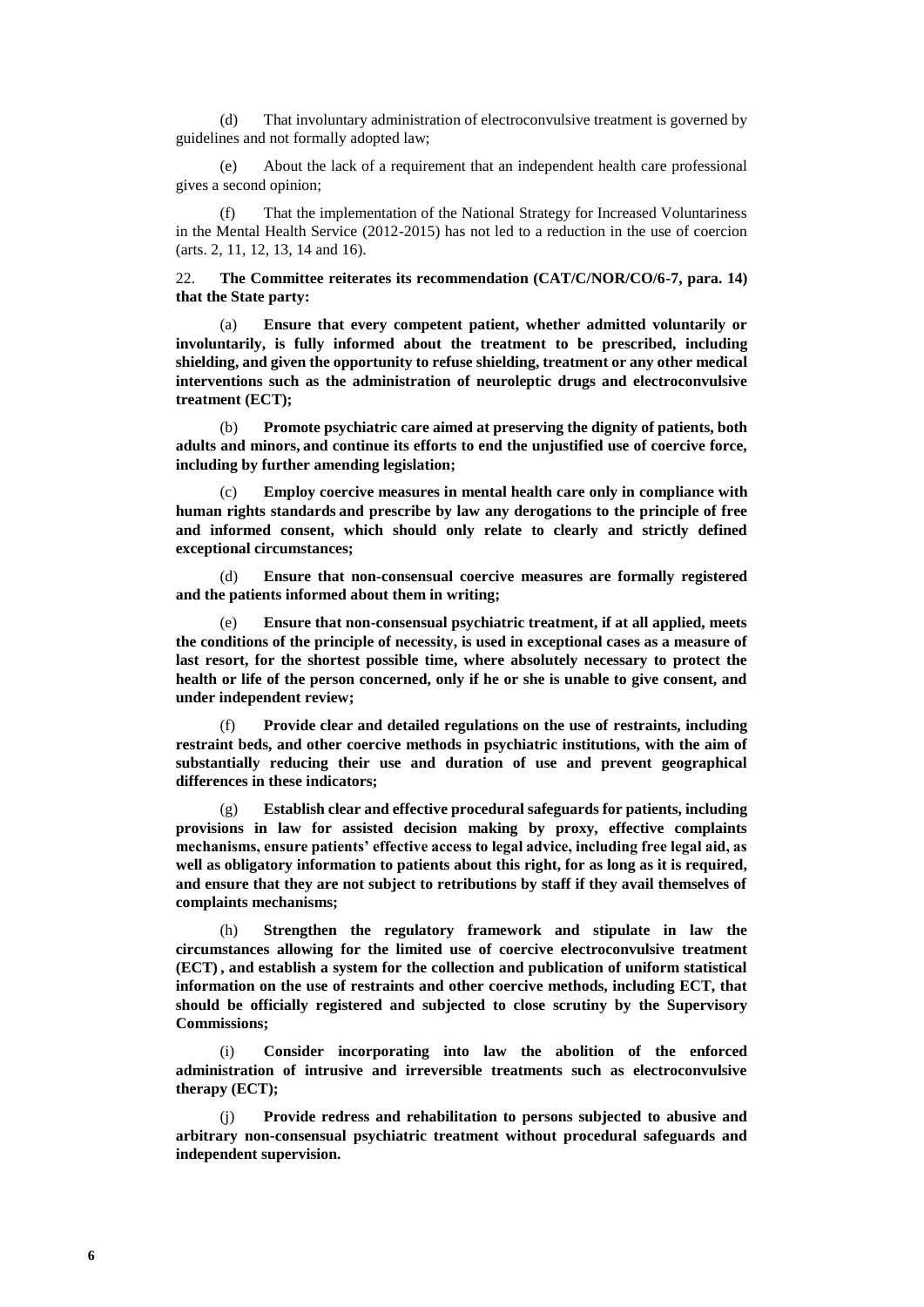#### **Violence against women**

23. While taking note of the measures taken by the State party, the Committee is concerned about acts or omissions with the consent or acquiescence of State agents in connection with the high incidence of violence against women. In particular, it is concerned about:

(a) That section 291 of the Penal Code has not been amended with a view to placing the lack of free consent at the centre of the definition of rape while committing any sexual act without consent is a crime under section 297 of the Penal Code, which carries a lighter sentence;

(b) Reported ineffective or inappropriate investigations into rape cases, the low number of criminal convictions for rape and the high ratio of acquittals for rape compared with other violent crimes;

(c) The incidence of violence, including sexual assault, against Sami women and girls, as well as other vulnerable groups such as children and the elderly, and the reported distrust of the Sami communities towards public authorities(arts. 2, 12, 13, 14 and 16).

#### 24. **The State party should:**

(a) **Amend section 291 of the Penal Code in order to ensure that the lack of free consent is at the centre of the definition of rape, in compliance with international standards and its obligations under the Istanbul Convention, so that rape cases falling outside of the current narrow definition are not treated as a minor sexual offence and closed as "no criminal act proven";**

(b) **Strengthen the capacity and training of the police, prosecutors and judges to investigate and prosecute more effectively cases of violence against women, including sexual violence, including rape;**

(c) **Investigate the root causes and develop an action plan aimed at prevention of, protection from and addressing violence, including sexual assault in the Sami community in consultation with the Sami community and enhance efforts to build up confidence towards public authorities.**

#### **Situation of asylum-seeking minors**

25. The Committee is concerned that large numbers of unaccompanied minors seeking asylum aged 15-18 who are missing from the designated reception centres, in particular as they approach the age of 18, since most are given temporary permits that expire when they reach the age of 18 and may face forced return to their countries of origin or transit. It is also concerned that the quality of care provided to them is not equal to that provided to children cared for by the Child Welfare Services. The Committee is concerned about insufficient protection measures and the inconclusive investigations about the missing minors as they are vulnerable to trafficking and crime (arts. 2, 11 and 16).

26. **The State party should ensure that unaccompanied asylum-seeking minors aged 15-18 are provided with the same quality of care given to children cared for by the Child Welfare Services and should strengthen their protection. It should ensure effective prevention of such cases where young asylum seekers go missing as well as a thorough investigation when they occur, including an effective police investigation and prosecution of cases of trafficking.** 

#### **Situation in immigration detention facilities**

27. While taking note that the instructions for the Trandum Holding Centre have been revised and of the establishment of additional immigration detention facilities, the Committee is concerned about the treatment of asylum seekers there, including body searches that have been described as humiliating with regard to the dignity and integrity of persons residing there and that some have been handcuffed during transportation . It is also concerned about the absence of a prompt mandatory offer for medical examination of persons upon arrival in all immigration detention facilities, and in particular with regard to the long delays and the refusal of some municipalities that host asylum reception centres to provide health care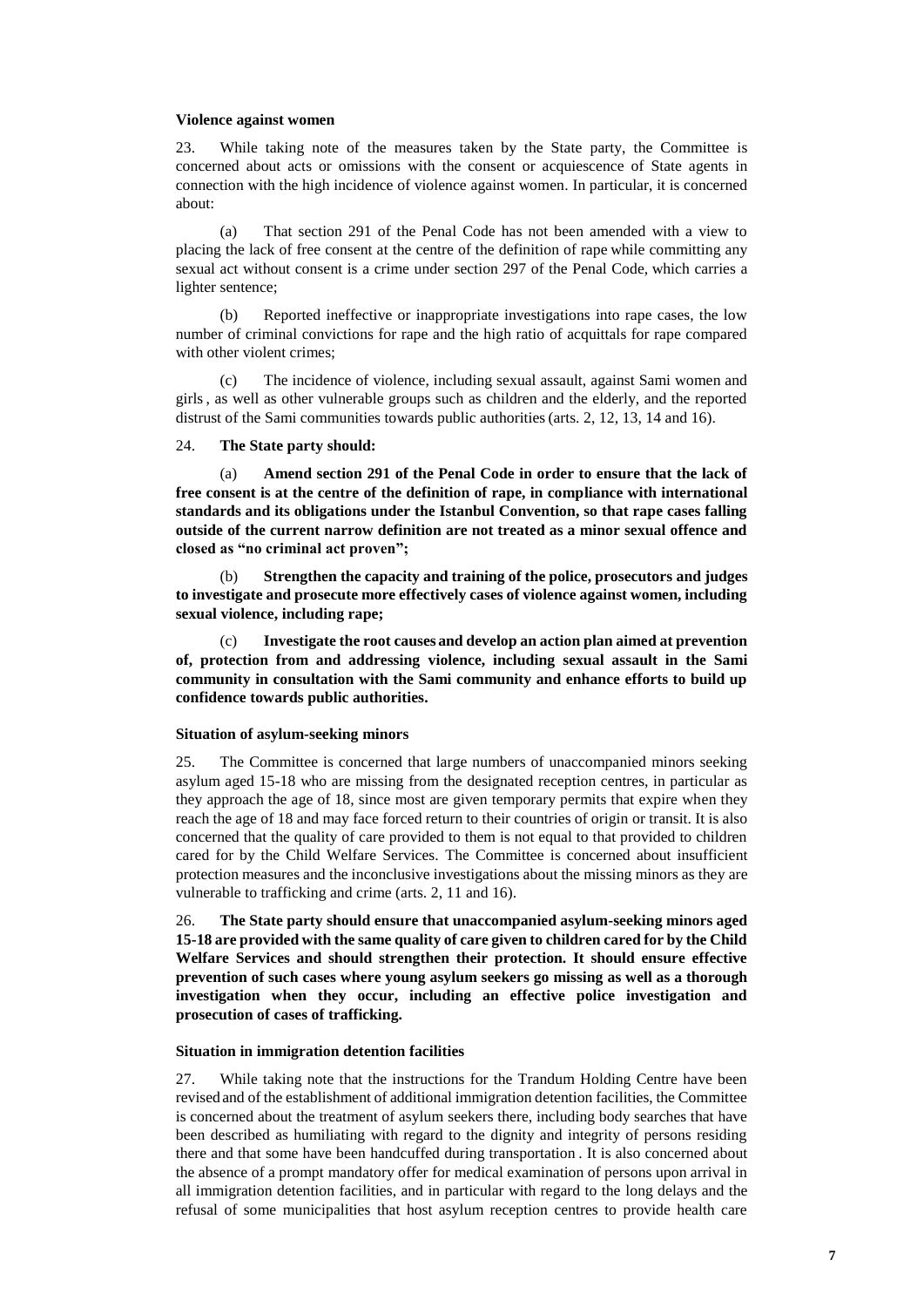services to asylum seekers citing linguistic and cultural difficulties, their lack of expertise and their uncertain residence status. This makes it impossible to detect signs of torture and provide the necessary treatment to affected persons (arts. 3, 11 and 16).

28. **The Committee reiterates (CAT/C/NOR/CO/6-7, para. 15) that the State party should ensure that persons held at the Trandum Holding Centre, as well as in all immigration detention facilities be treated in accordance with the law and be held only for the duration prescribed by law, and that the prevailing conditions and treatment are in line with international standards, including the United Nations Standard Minimum Rules for the Treatment of Prisoners (the Mandela Rules). They should also enjoy all safeguards with regard to non-refoulement.The State party should ensure that prompt mandatory offers of medical examinations are provided to persons accommodated in all the centres promptly upon arrival and should establish procedures for identifying torture victims among asylum seekers and for assessing risk of torture in case of deportation.**

### **Training**

29. While taking note of the training and educational programmes provided to law enforcement and prison officials, and the measures taken to develop non-coercive investigation techniques, the Committee is concerned that public monitoring bodies discovered that staff at Norgerhaven Prison in the Netherlands, which was leased by Norway for a period of three years ending on 31 August 2018, showed a low degree of knowledge with regard to the Manual on the Effective Investigation and Documentation of Torture and Other Cruel, Inhuman or Degrading Treatment or Punishment (the Istanbul Protocol) and that training on the provisions of the Convention and on the Istanbul Protocol may not be provided to all medical and other professionals dealing with persons deprived of liberty in the State party (arts. 2, 10, 11 and 16).

30. **The State party should:**

(a) **Ensure that the Istanbul Protocol is made an essential part of the training for all medical professionals and other public officials involved in work with persons deprived of their liberty;**

(b) **Make training on the provisions of the Convention and the absolute prohibition of torture mandatory for law enforcement and prison officials as well as for judges, prosecutors and lawyers;**

(c) **Develop and implement specific methodologies to assess the effectiveness and impact of training and educational programmes provided to relevant public officials on the provisions of the Convention in terms of reducing the number of cases of torture.**

#### **Monitoring of places of deprivation of liberty**

31. The Committee is concerned that the State party's lease of Norgerhaven Prison in the Netherlands provided only limited access for monitoring the treatment of prisoners. It is also concerned that the majority of prisoners who were transferred to Norgerhaven Prison were foreigners (arts. 2, 11, 12, 13 and 16)

32. **The State party should:**

**(a) Refrain from leasing detention facilities outside its territory and should ensure that State party officials and public monitoring bodies, including the national preventive mechanism and the national human rights institution, are able to fully carry out their obligations under the Convention, including to monitor and keep under review conditions of detention in all prisons and places where persons are deprived of their liberty;**

**(b) Ensure sufficient numbers of prison staff who have the required level of competence;**

**(c) Refrain from any discriminatory detention measures against foreigners in detention facilities outside its territory.**